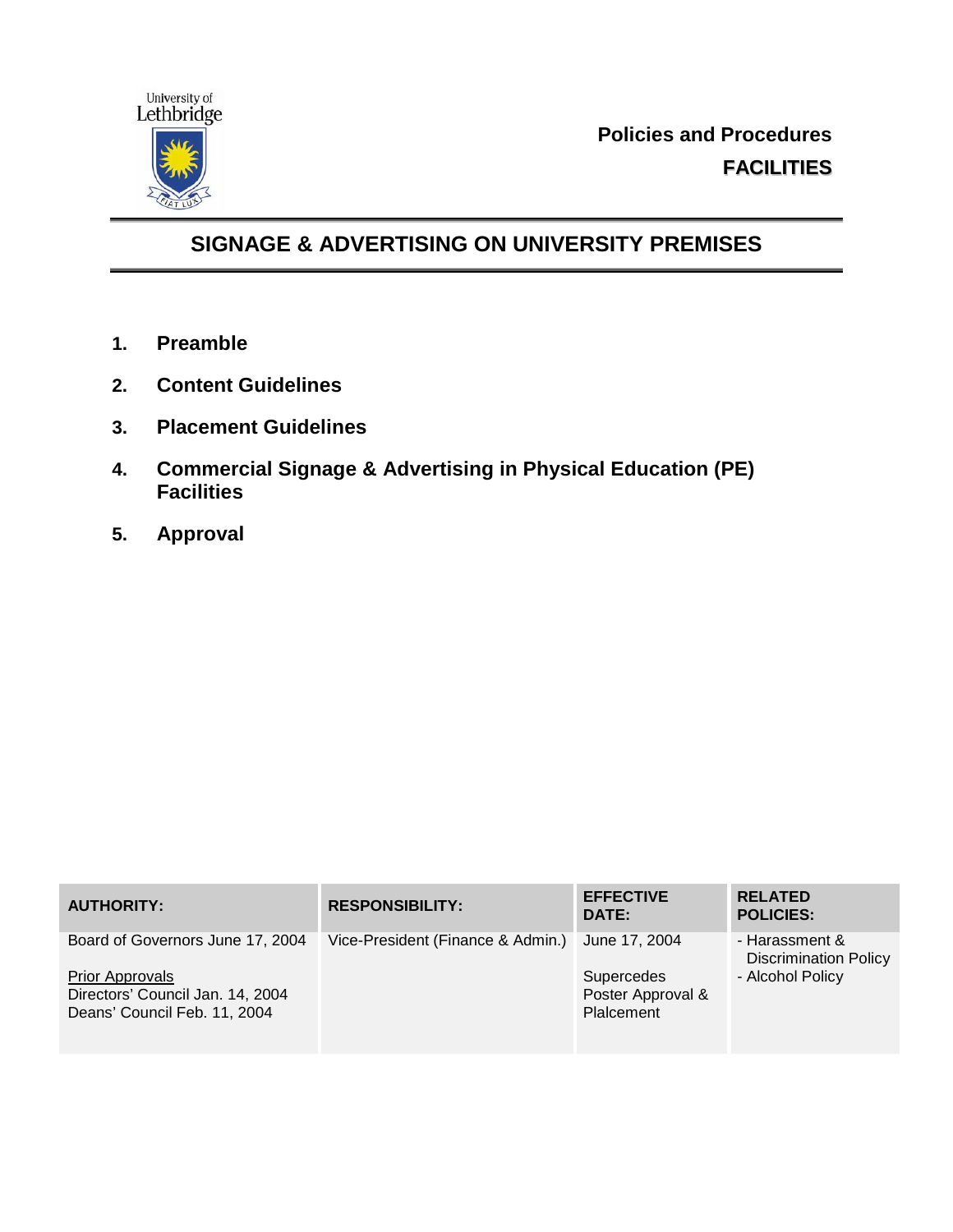## 1. PREAMBLE

Advertisements in the form of Posters, Signs, or Banners (herein referred to as "postings") are permitted on campus by students, faculty or staff, provided the subject of the advertisement is consistent with the goals and policies of the University. Commercial postings are permitted to allow various corporate and/or commercial establishments to promote their business on University premises for an assessed rental fee.

## 2. CONTENT GUIDELINES

- 2.1 While recognizing freedom of expression in an academic context, the content of postings must not promote a particular political, religious, or un-ethical bias that would infringe upon the rights or personal security of individuals as contained in the University's *Personal Security Policy* or other relevant statutes or legislation.
- 2.2 Content of postings must not encourage the irresponsible use of alcohol. Advertising for events at which alcohol will be consumed are also required to be consistent with the University=s *Alcohol Policy* and the Alberta Gaming and Liquor Commission (AGLC) Guidelines to Licensee Advertising and Promotion. (*[Licensee Handbook](https://aglc.ca/sites/aglc.ca/files/2019-08/2019-08-21_LH_Handbook.pdf)*)
- 2.3 Content of postings must not contain the promotion of tobacco or other drugs.

## 3. PLACEMENT GUIDELINES

- 3.1 Generally, all postings must be confined to Bulletin Boards and affixed in such a manner so as not to damage the wall, or surface to which they are attached. Other walls, glass surfaces, and doors in corridors and public areas are not to be used without specific permission (see below). A maximum of one (1) posting per University Bulletin Board is allowed.
- 3.2 Postings may be situated within a University office or department, provided that Department's Supervisor gives permission and assumes responsibility for any wall damage.
- 3.3 Large postings may be allowed in suitable locations, on a case by case basis, providing they do not conflict with the placement of University materials for University events, or cause a hazard in set-up or to pedestrian traffic. Permission is required from the Director of Physical Plant.
- 3.4 University departments, clubs, and individuals responsible for the placement of the postings are also responsible for ensuring their removal. All items used in affixing a posting to any surface must also be removed. Damage resulting from the removal of improperly affixed postings will be repaired at the expense of the sponsor.
- 3.5 Unless special permission has been granted, postings may be displayed for a maximum of up to one month.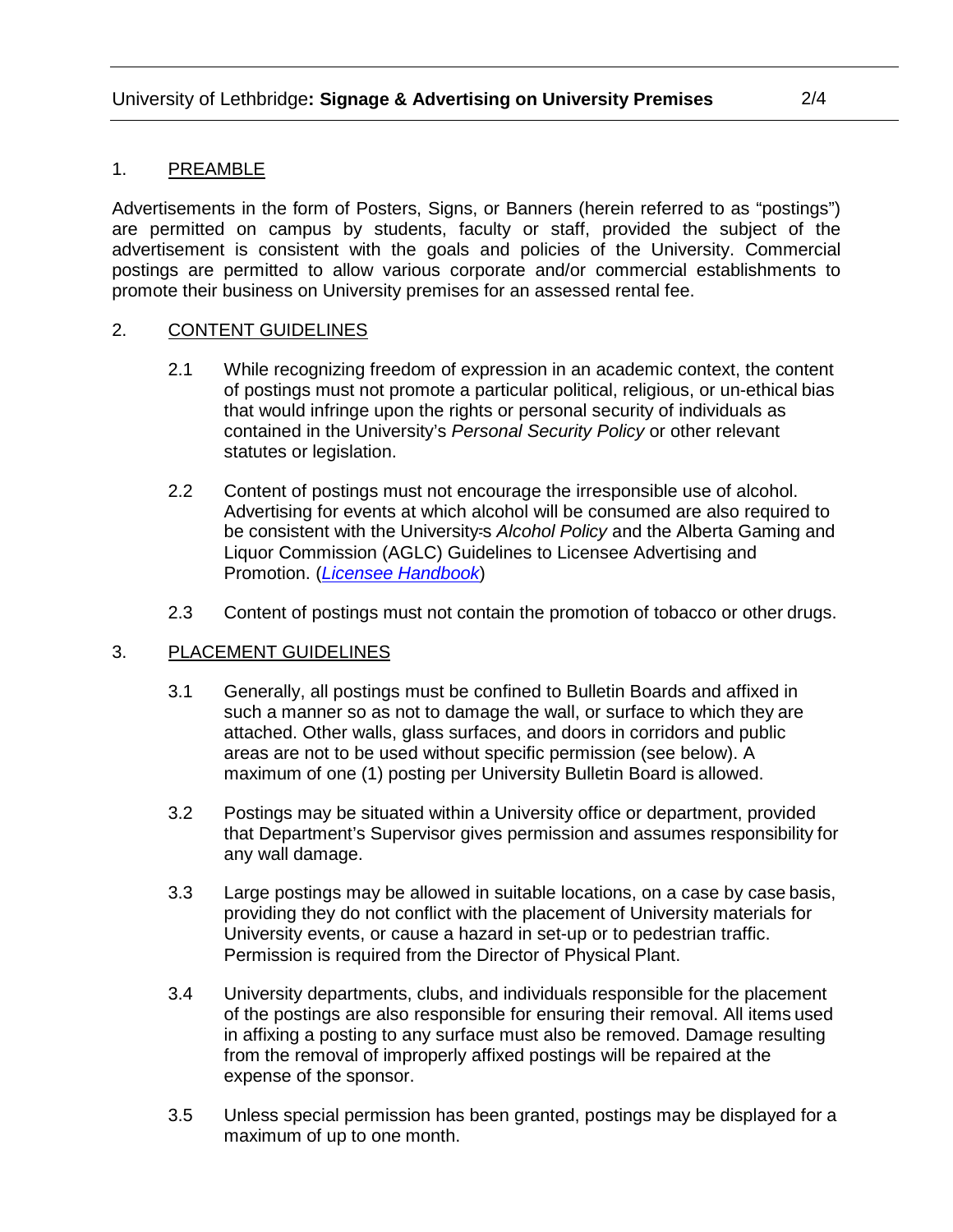### 4. COMMERCIAL SIGNAGE IN PHYSICAL EDUCATION (PE) FACILITIES

- 4.1 PE Facilities include the Gymnasium, Fitness Centre and the Max Bell Aquatic Centre
- 4.2 Rights of refusal and/or the first opportunity to solicit and secure the signage will be in the following order:
	- i. Athletics
	- ii. Recreation Services
- 4.3 Sport and Recreation Services shall determine:
	- i. areas available for signage
	- ii. size and construction specifications of the signs
	- iii. placement of the signage
- 4.4 Sports and Recreation Services is responsible for the removal of all signage during Convocation and for replacing the signs immediately following **Convocation**
- 4.5 The assessed rental fee and the duration of the lease shall be negotiated between Sport and Recreation Services and the advertiser. The fee may include any necessary art, design, construction and installation costs.

## 5. APPROVAL

- 5.1 University administration reserves the right to refuse display of postings, in any form, which are in conflict with standards of good taste, or which espouse actions or advertise activities contrary to Individual personal rights and freedoms, or any applicable legislation or University policy.
- 5.2 Prior to soliciting signage for sponsorship, Departments are to contact the University Advancement Office for clearance on advertisers who may otherwise be approached in other advancement opportunities.
- 5.3 Postings in any form, which have commercial content and are intended to solicit business for an external corporate and/or commercial establishment, will not be allowed on University premises unless a contract has been negotiated between the University and the business enterprise. Such commercial advertising will be assessed a rental fee.
- 5.4 Commercial advertising including signage wording and graphic content must be approved by the Vice-President (Finance & Administration), or designate. Individuals advertising for the sale of common household items, textbooks or other personal goods do not require prior approval.